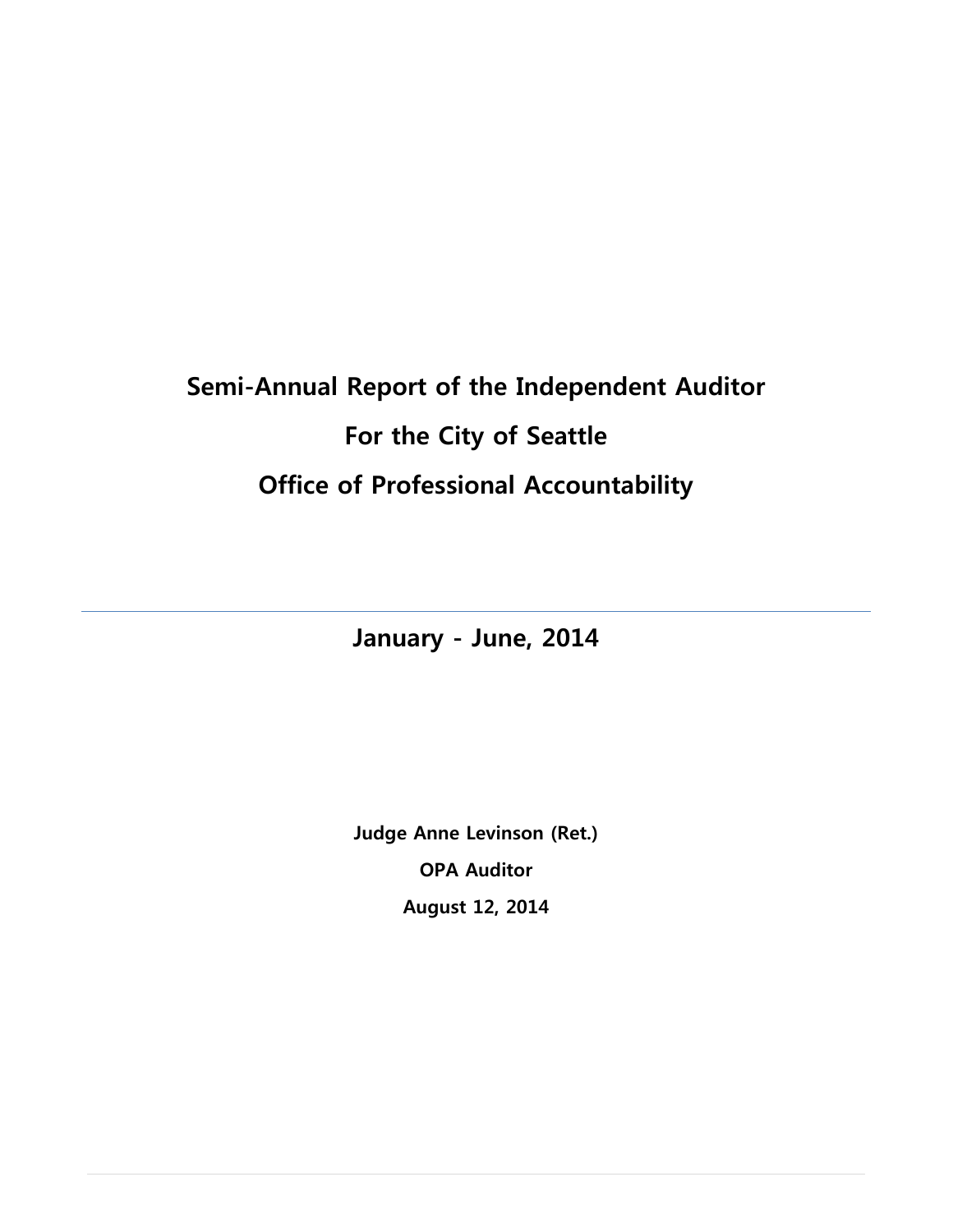### **Introduction**

The City of Seattle's Office of Professional Accountability (OPA) has the responsibility for overseeing the accountability system for employees of the Seattle Police Department ("SPD" or "Department"). While housed within SPD, OPA is intended to be completely functionally independent, so as to be able to conduct internal investigations free from influence or interference by either Department or City officials. To increase trust in the fairness and integrity of the accountability system, OPA was established with a civilian as its Director and another civilian as an "OPA Auditor", an individual with legal or judicial experience who is not a City employee and with whom the City independently contracts to provide outside oversight of the accountability system.

The OPA Auditor's primary role is to provide additional review of every complaint made to OPA and the ensuing actions taken. After OPA staff completes the initial intake for a complaint, they make a recommendation to the Director and the Auditor as to whether the complaint should be investigated by OPA or referred to the employee's supervisor for follow up. This is called the 'classification' of complaints. The intent of having the Auditor review the proposed classification and provide input to the Director is to ensure that all complaints receive the level of attention that is warranted. Then, for each investigation conducted, the Auditor reviews it once the OPA Lieutenant and the Director believe it to be complete. If she concurs that the investigation was thorough and objective, the Auditor will certify it and the Director can proceed to issue recommended findings (i.e., whether the allegations were sustained or not, based on a preponderance of the evidence). If the Auditor finds that additional evidence should be obtained, additional witnesses interviewed or other investigative steps taken, she can order it to be done at that point, while the case is still active, before the Director issues his proposed findings.

The Auditor is required by City ordinance to issue a public report twice each year, detailing such things as the number of complaints and investigations reviewed; those investigations where she requested additional investigatory work be conducted; issues or trends noted as a result of her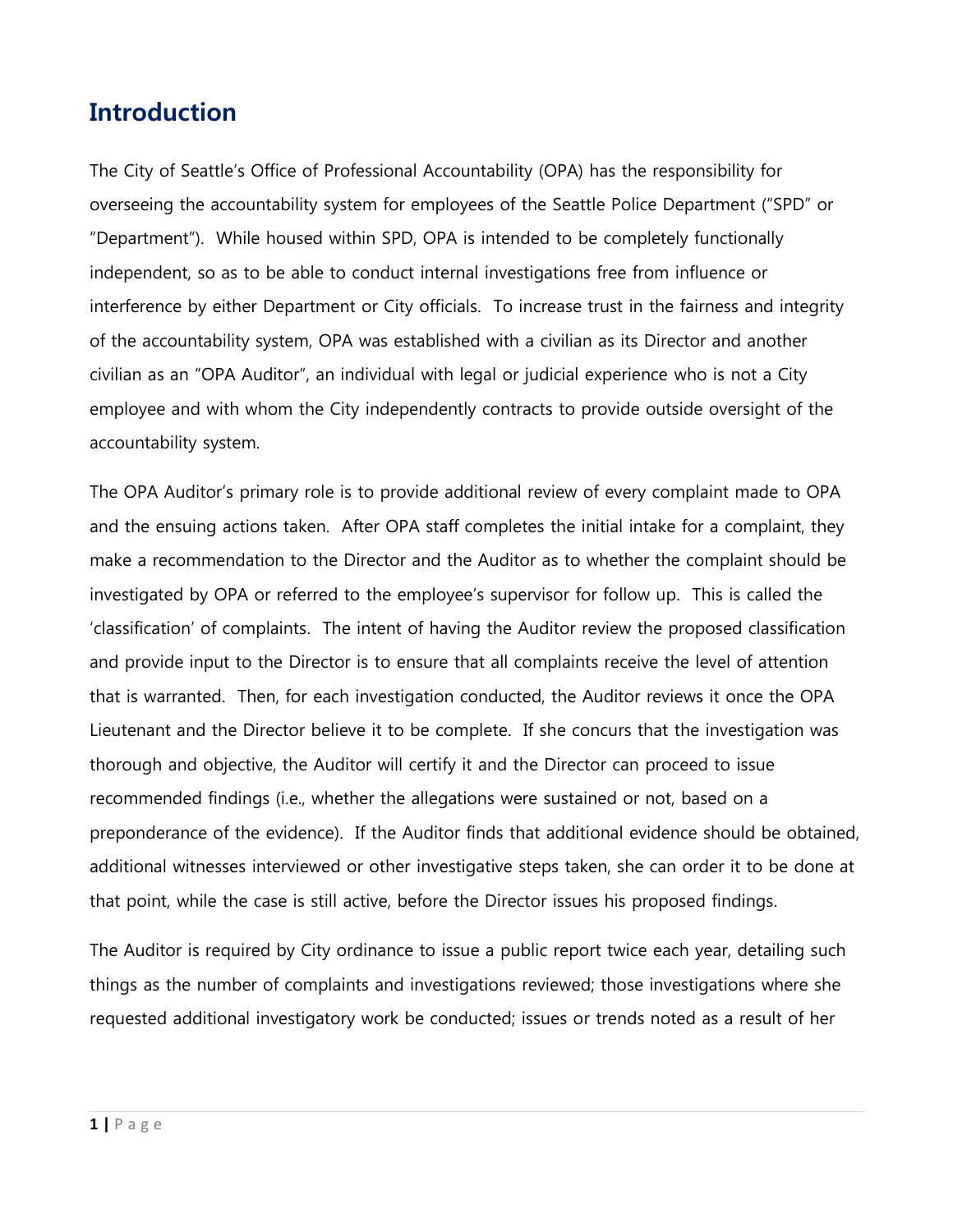reviews; recommendations for changes to training, policy or practice in the Department; or any findings from audits of OPA records for other purposes.<sup>1</sup>

## **Policy, Procedure and Training Recommendations**

As of the end of this reporting period, I had not received any information from the Department about the status of recommendations made in either my last semi-annual report (issued in January) or my April 2014 special report on issues regarding the Department's and the City's handling of the disciplinary aspects of police misconduct cases.<sup>2</sup>

During the intervening months, the systemic policy and operational recommendations from these reports and past reports have been reviewed and discussed by the Community Police Commission (CPC) and the consultant hired by the new Mayor to assist him with assessing police practices. All concerned worked in a collaborative fashion to move these and other recommendations forward by synthesizing and integrating the work. This resulted in a comprehensive set of recommendations, with only a few areas of disagreement, to expedite implementation of the needed reforms, whether through the bargaining process or directly by the new Chief and other City officials. A significant number of the recommended reforms are not mandatory subjects of bargaining. They should improve the system for employees, management, the City and the public alike, and implementation could have been initiated at any point.

The new Chief reviewed the recommendations, directed her leadership team to provide an accurate assessment of the progress of implementation, and has initiated action in several areas.

 1 See SMC 3.28.850 et seq.

<sup>&</sup>lt;sup>2</sup> See: <u>OPA Auditor Semi-Annual Report July-December 2013;</u>

[OPA Auditor Special Review-SPD Disciplinary Procedures April 2014](http://www.seattle.gov/Documents/Departments/OPA/auditor/OPA_Auditor_Special_review_SPD_disciplinary_procedures_April_2014.pdf)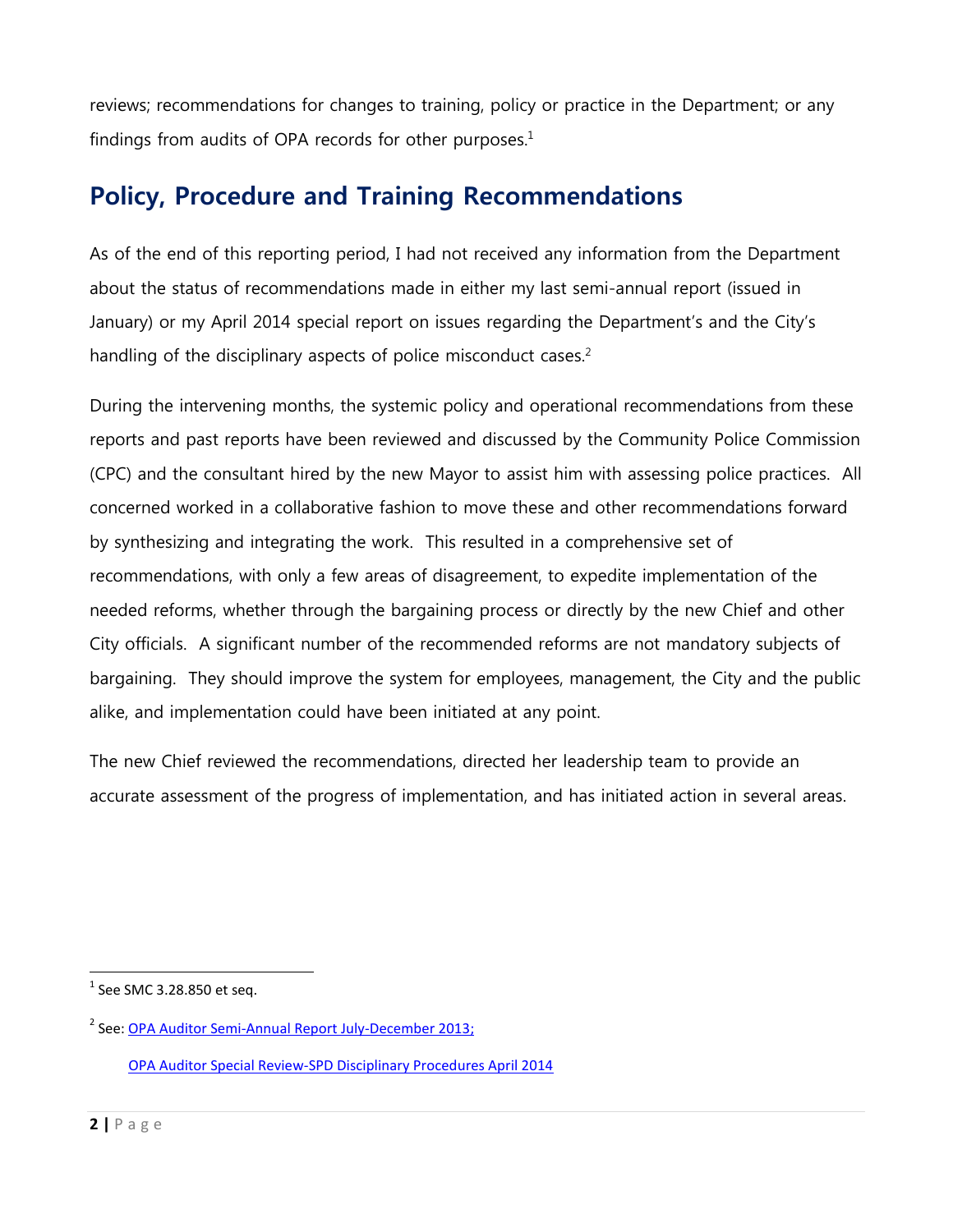### **Complaint Review**

On average, OPA receives between 550 – 600 complaints annually alleging misconduct involving SPD employees. The complaints can be made by members of the public, other employees or by referral from others internally or externally. One improvement in the accountability process related to referrals that I had recommended some time ago has now largely been implemented, under the leadership of the new OPA Director and with the mandated deliverables of the consent decree.

In the past there had been a philosophy in the Department that OPA's role was to be a relatively passive recipient of complaints, rather than playing a leadership role in helping ensure that all SPD interactions reflect best practices. This meant that regardless of the issue that might be raised in a use of force, an incident, or a lawsuit, OPA would not be engaged unless someone had filed a complaint. In my view, this internally-imposed limitation on OPA's jurisdiction undercut OPA's value to the organization and resulted in an undermining of public trust as significant incidents were not reviewed by OPA, contrary to public expectations. In 2014, OPA has moved forward to establish clear protocols for involvement in incidents where use of force is being reviewed, and for referrals from City claims and the City Attorney's Office for incidents involving SPD employees for which those offices are involved. Direct referrals from the Use of Force Review Board and call-outs to the scene alongside force investigation teams have now become operational practice. The OPA Director, supervisors and investigators should be commended for taking on this additional responsibility without additional staff. Since the beginning of the year they have devoted a significant amount of time to these call-outs, regardless of the hour or the day of the week, shadowing the force investigation to its completion and then reviewing the completed investigative file for each incident.

An important jurisdictional improvement that has not yet been fully implemented is OPA's involvement in the officer-involved shooting review process. Several of those reviews were unnecessarily delayed by SPD in 2013 and 2014 rather than simply allowing full participation by OPA. As a result, those officers who had been placed on administrative leave during the shooting review processes were left in limbo for months, and the public lost the value of both their active

**3 |** P a g e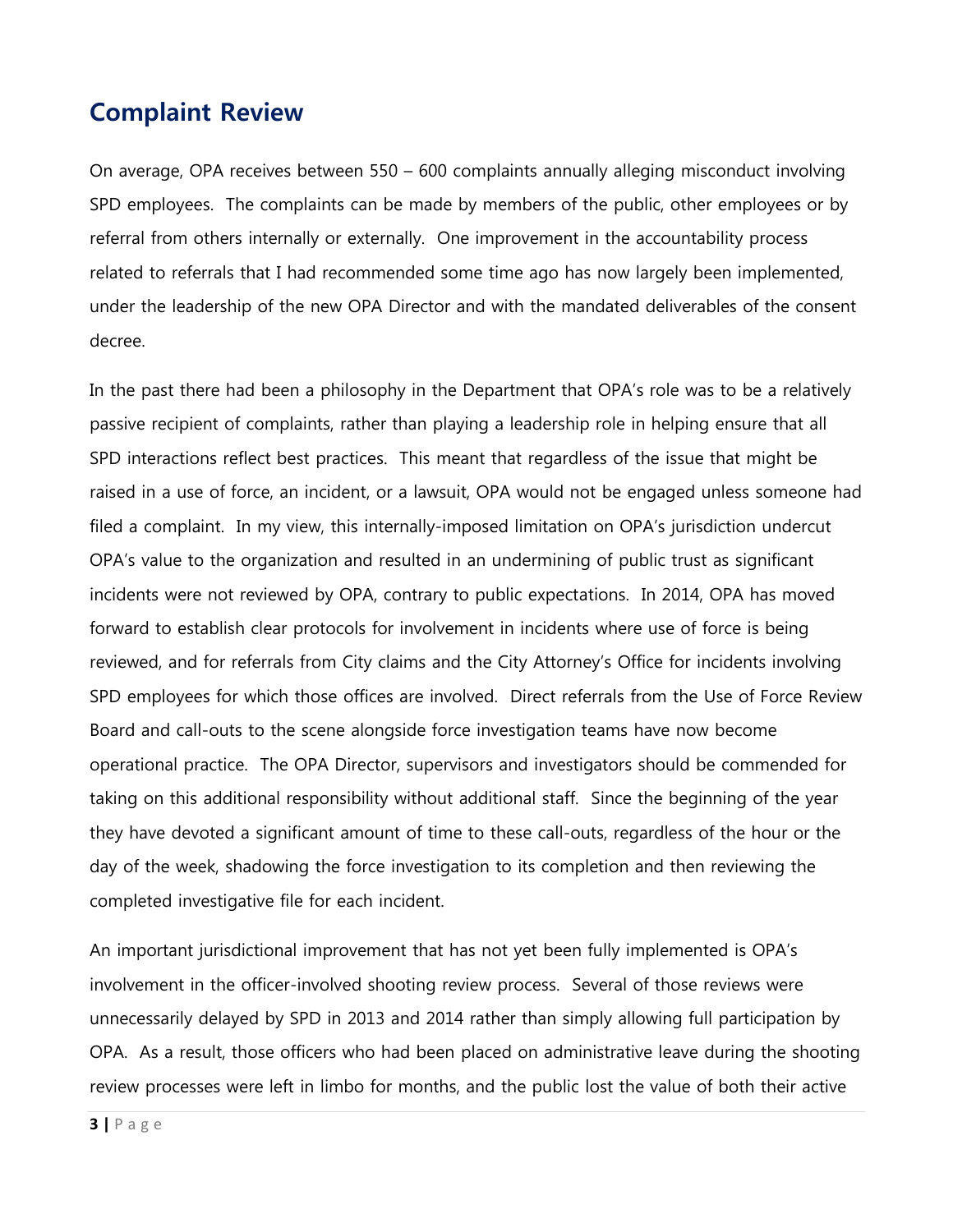work and a timely review of the incidents. After needless months of delay, interim agreements were drafted to allow those reviews to proceed.

During the first six months of 2014, the OPA Director and I reviewed 292 new complaints alleging misconduct<sup>3</sup>. We agreed with the initial classifications recommended by OPA staff for all but eight complaints. Of the 292 complaints, 130 were ultimately classified for OPA Investigation and 155 classified for "Supervisor Action" (referral to the employee's supervisor for reaching out to the complainant and then taking specific follow-up steps with the employee). Three were referred for an EEO investigation and four reclassified to "Contact Log". We also reviewed the other 361 inquiries to OPA during the six-month period that had been entered by staff into the OPA "Contact Log." As a best practice, OPA protocol is to ensure that every contact with OPA is logged, even those that are requests for information or assistance, or are messages left, walk-in visits or letters from individuals who may have significant mental illness, or are concerns involving employees from other agencies. This protocol helps ensure that all contacts have been appropriately handled. By also having the OPA Director and Auditor review the log monthly, OPA adds an additional transparency step so that the public and employees know that no inquiry or complaint involving possible misconduct by SPD employees made to OPA is ignored or swept under the rug regardless of the type of issue raised, the background of the complainant, or any other factor.

During this reporting period, because the changes recommended for the mediation program have not yet been implemented, and the recommended addition of a 'problem-solving alternative' has also not yet been established, only two cases were recommended for mediation. Neither was ultimately mediated, based on the preference of the complainants. During this reporting period I also reviewed the quarterly reports of alleged misconduct cases being prosecuted criminally or considered for prosecution that are being monitored by OPA.

 $\overline{a}$ 

 $3$  The total of 292 complaints compares to 303 in the previous reporting period, but it should be noted that 40 of the 292 all stemmed from a single complaint that alleged that a number of employees failed to meet their annual firearms training requirements. This was separated into a complaint for each employee named. So a perhaps more helpful comparable number for complaints filed during the first six months of 2014 is 253.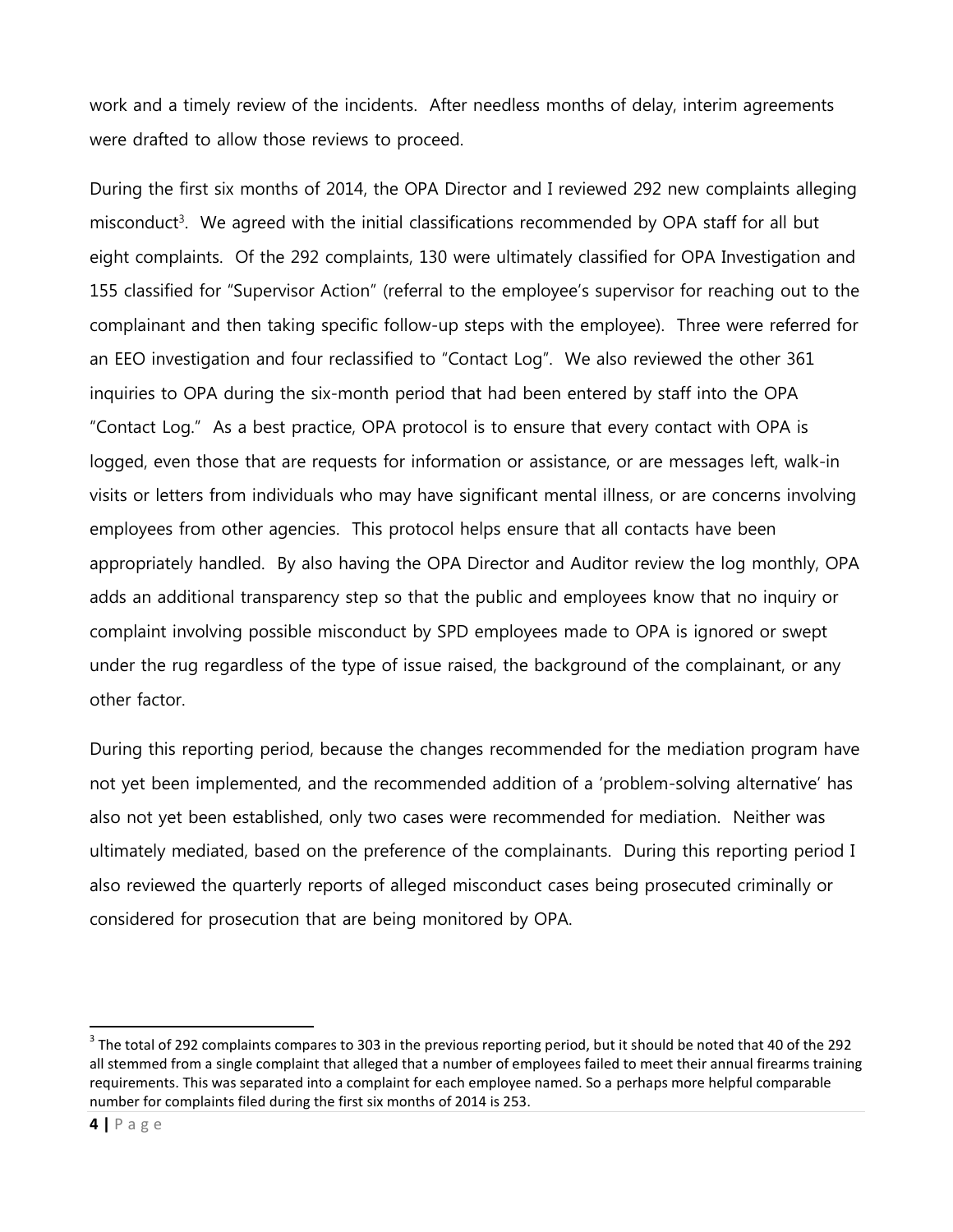As part of the classification review, the Auditor and Director also determine whether additional or different allegations are warranted, if additional employees should be named for a particular incident, or if an allegation should be investigated criminally initially rather than administratively. During this reporting period, we added 16 allegations, related to possible bias, use of force, courtesy, discretion, professionalism, service quality, failure to self-identify, misuse of authority, property handling, thoroughness of DUI processing, and detainee management (length of time in a holding cell and request for medical attention). We also added three additional named or unknown employees.

The Director and I each reviewed the 120 Supervisor Action referrals completed during this time period to ensure that the supervisor had followed through with the requested actions, including steps such as contacting the complainant to hear directly what his or her concerns were, counseling the employee and documenting it in the performance appraisal system, conducting a roll call training, referring a problem for further engagement by a community police team, and writing or emailing the complainant to let him or her know what actions were taken.

These referrals to supervisors are supposed to be quickly made by OPA and then completed by the supervisor within 30 days, in order to respond to the public as soon after the interaction as possible. During this reporting period there were unnecessary delays in the initial transmittals by OPA out to the line, failure to complete the requested actions in a timely manner by some supervisors, and failure both by the SPD chain of command and OPA to address the delays. In fact, several of the more than 20 significantly overdue referrals at the end of the reporting period were those cases that had been referred to SPD Assistant Chiefs or Captains for handling. As of the writing of this report, there were still nine referrals with due dates ranging from January to May that had yet to be completed. While one might argue that these are 'lesser' matters because they did not warrant further investigation, this lack of concern about quality and timeliness in responsiveness to the public is what stands in the way of having a less-centralized accountability system where more responsibility rests directly with the supervisors. One cannot in good faith argue that the direct line should be given more authority and responsibility and then not have an organizational expectation of excellence by those to whom the authority and responsibility have been delegated.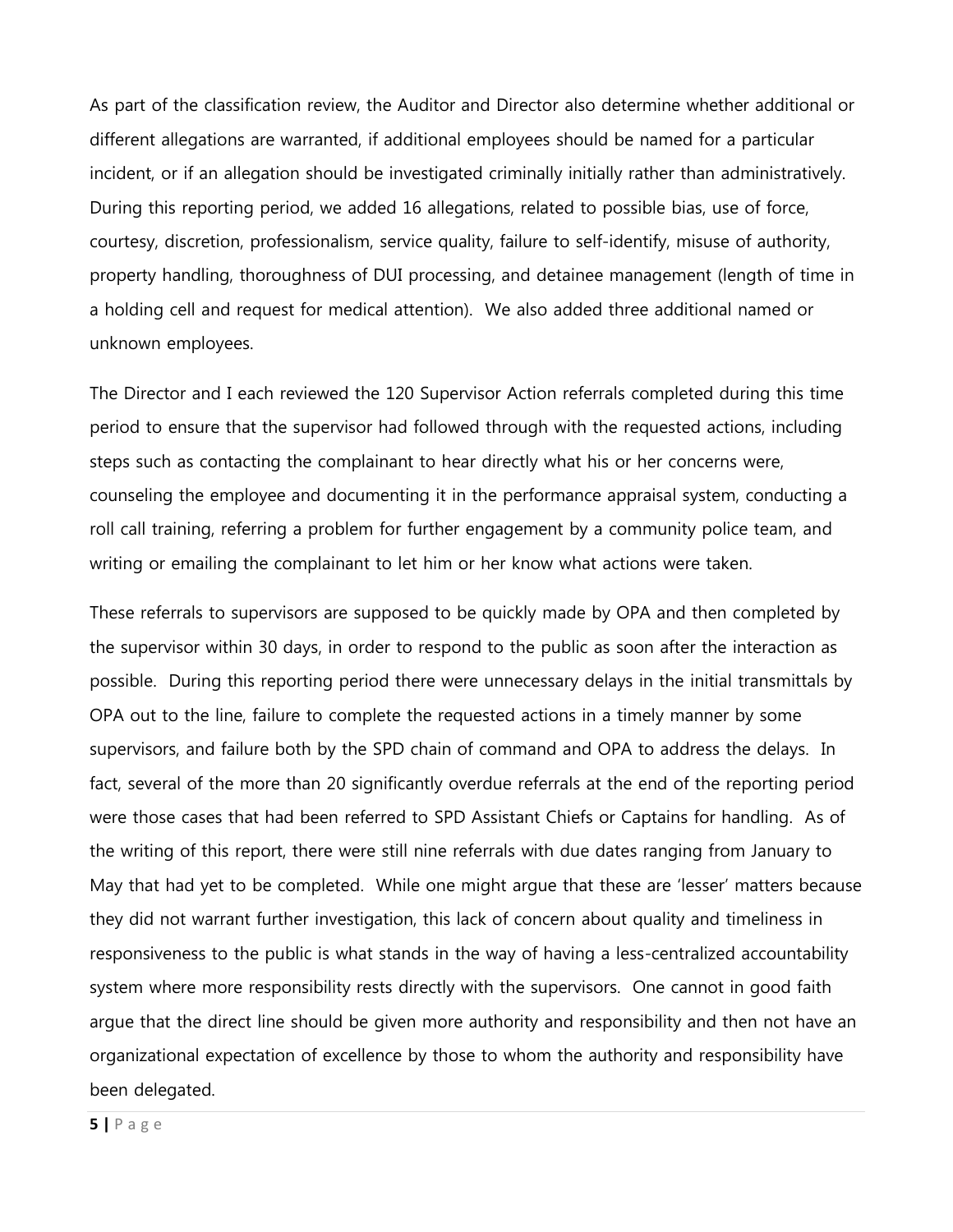### **Investigation Review**

During this reporting period I reviewed 141 investigations<sup>4</sup>. The investigations were for the most part very well done, intake was thorough, and investigative deadlines were met. Those cases that were exceptions to this are noted below. OPA staff should be commended for the thoroughness of OPA intake (where preliminary information must be quickly gathered in order to notify the employee of the allegations and move the case to classification within 30 days), particularly in light of the fact that the Department command staff transferred out the assigned OPA intake Sergeant and did not replace him. That meant that for the past several months all investigators have had to pitch-in to do intake in addition to their assigned investigations (and the newly added responsibility for the FIT call-outs mentioned above). On some days or weekends there can be a significant number of intakes to which they need to respond, which can be very disruptive to their investigative obligations.

I explained in my previous report how the command staff had transferred out the OPA Captain and Lieutenant during the first quarter, which also undercut OPA's management capacity and delayed several cases. These actions provide concrete examples of the Department's need to move forward with my past recommendations that the Director should be in charge of selecting his or her personnel, that they should serve at least two years in OPA before being transferred, that past service in OPA should be considered a preferred assignment when promotional decisions are made, that there should be overlap when personnel are transitioned so that adequate training and sharing of information will minimize disruption and loss of institutional knowledge, and that there should be a mix of civilian and sworn personnel in intake, investigative and supervisory roles so that civilians with investigative expertise are constant as sworn personnel rotate through OPA to get helpful experience.

An investigative challenge of a different sort also arose during this reporting period because many Departmental policies are being, or had been changed, as part of the ongoing consent decree process. I asked OPA to institutionalize a practice to ensure that the SPD policy being

 $\overline{a}$ 

 $^4$  This compares to 97 in the last reporting period, but as noted above, 40 of the cases derived from a single issue of failure to complete required firearms training, so a better comparison is 102 investigations for this reporting period.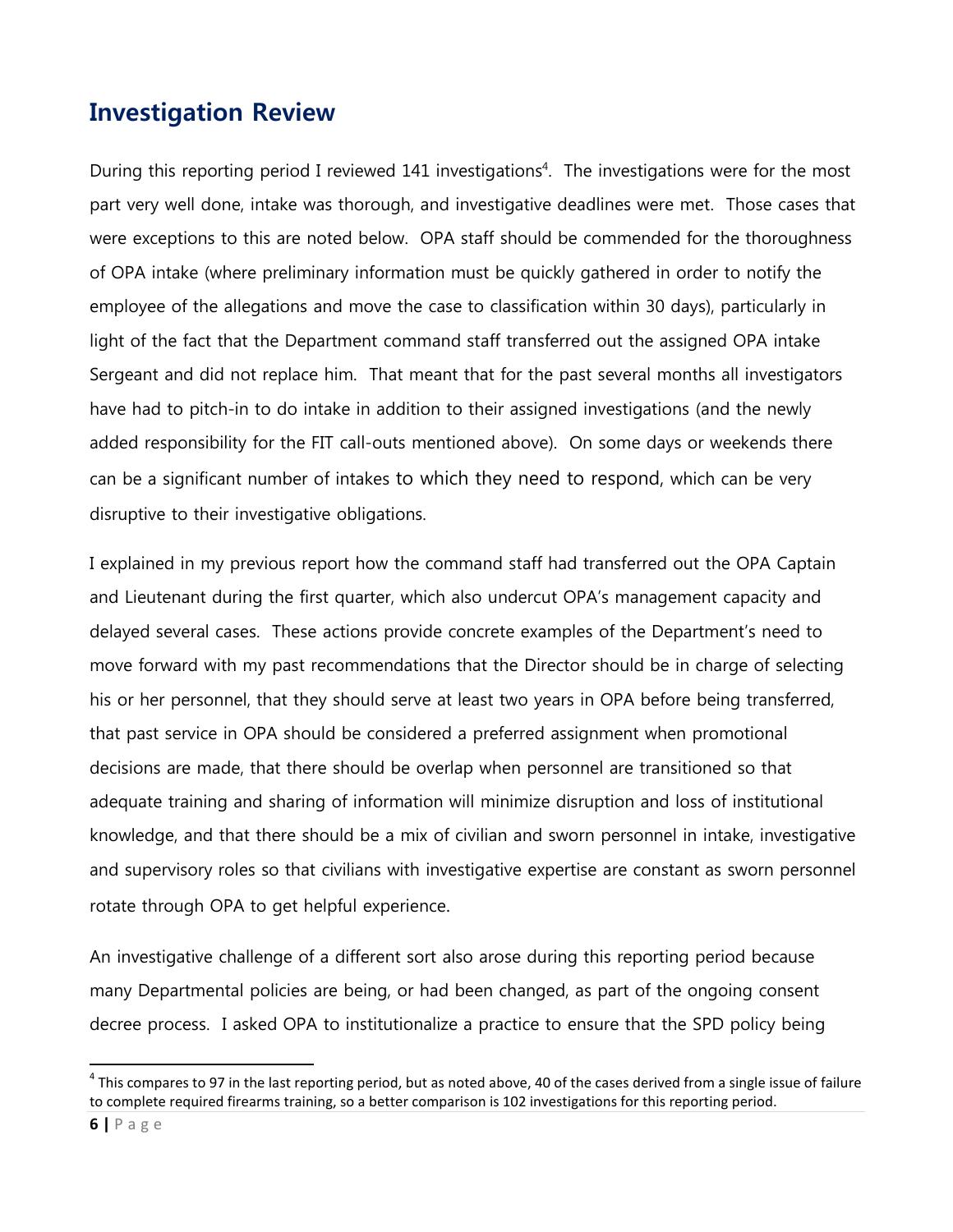cited for each allegation was the version in effect at the time of the incident, rather than the version one finds when referring to the manual at the time of the investigative process. Employees' conduct must be viewed in light of the policy in effect when their actions occurred.

The other operational problem during this reporting period was the delay in closing OPA cases. While the investigators by and large did an excellent job of meeting timelines, the actual closure of the cases is handled by other staff. The closing process that has been in place is quite manually intensive, with closing letters being drafted by administrative staff who must review the file in order to include the relevant information in these letters. As a result, any data analysis of length of time to close OPA cases would seem to suggest that the investigations are taking much longer than they actually are. More importantly, the other negative consequence of this process is that complainants and named employees do not receive final communications about the results of their respective cases until months after they should have. This process should be simplified by either having the sworn personnel who have already investigated or reviewed the investigation draft the letters or changing the content of the letters so they are not as labor-intensive.

The delay in closing cases is also tied in with the Department's failure to keep basic integrated electronic records for cases once the OPA Director has made his recommended findings to the Chief. As I discussed in my special report on disciplinary practices earlier this year, another way in which the Department was able to constrain OPA's role as OPA was first established was to end OPA's involvement once the OPA Director makes his recommended findings. Although as far as the public and policymakers are concerned these are "OPA cases", the cases are in fact from that point forward not managed by OPA. This has implications with regard to deadlines (see below), responsiveness, accurate record-keeping, information sharing, effective representation by the City Attorney's Office (who have not been routinely informed when an appeal has been filed) and basic organizational management practices. In terms of closing cases, the administrative staff do not even have ready access to know which cases have been appealed, so that notification to the complainant can be timely and accurate. The process of managing appeals must be improved, and is not onerous to do so. OPA should be given authority and staff capacity to manage the processing of OPA cases from start to finish, rather than have these cases handed over to SPD human resources or others in the command staff structure. Ensuring accurate data entry, tracking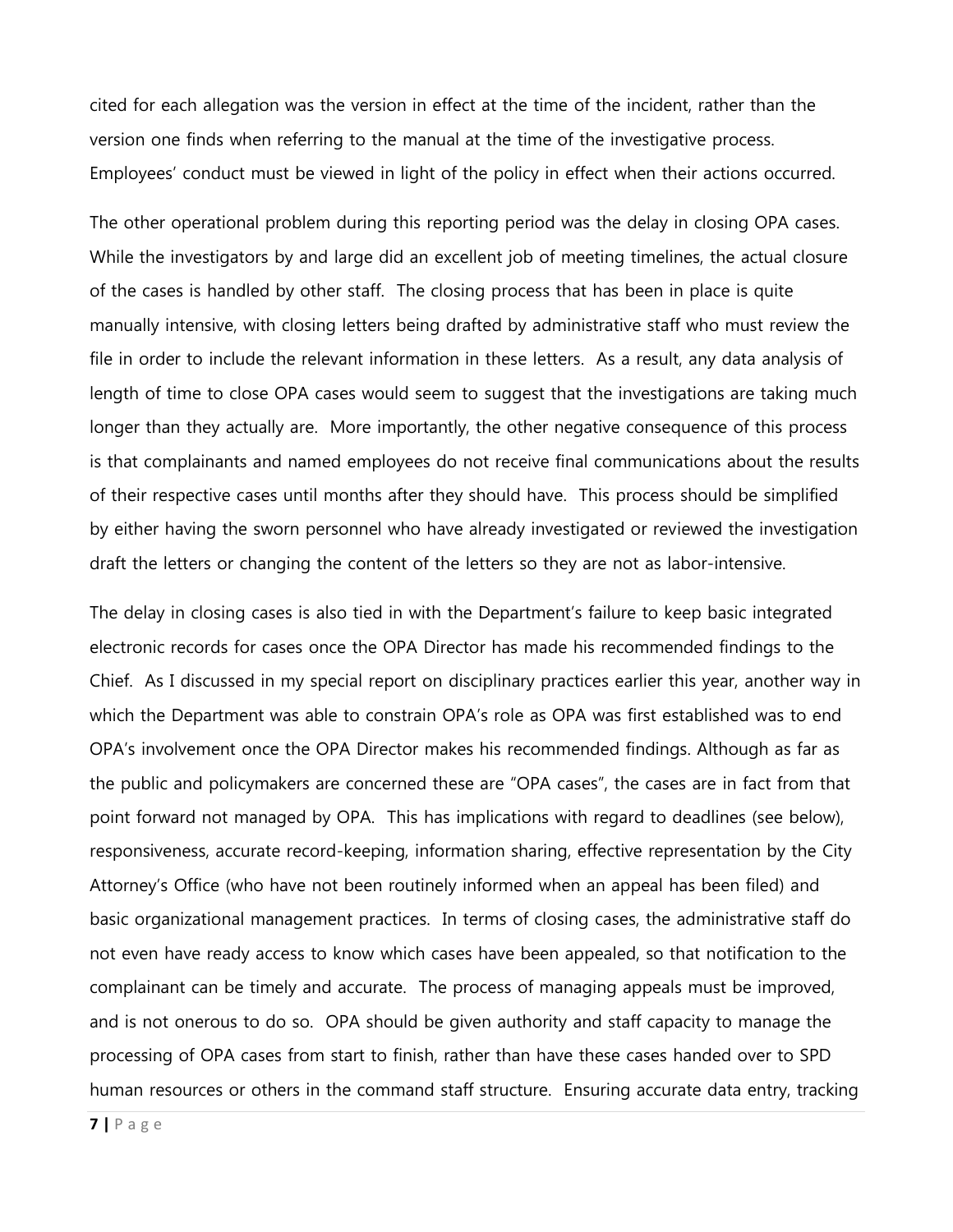of cases, meeting required timelines, sharing of information, comprehensive discipline records and other process improvements noted in my April report can then quickly be implemented, with appropriate collaborative roles with human resources personnel maintained, and streamlining the case closing process can happen at the same time.

#### **180-day deadline**

It is often stated that the Collective Bargaining Agreement (CBA) between the City and the Seattle Police Officers' Guild (SPOG) requires that investigations be completed within 180 days or no discipline may be imposed. But, the actual CBA requirement is *not* that the *investigation* must be complete within 180 days. The 180-day period runs from the time notice of the complaint is received by a sworn supervisor or by OPA *until the Department issues the proposed Disciplinary* Action Report (DAR) to the named employee. The DAR is the document that describes for the employee what findings and discipline the Chief is considering and affords the employee the opportunity to then request a due process or "Loudermill" hearing with the Chief, at which time the employee and his or her bargaining representative state his or her case. After that hearing the Chief makes her final decision as to findings and discipline, and the employee is notified. The case is then closed unless the employee or respective union appeals.

As I discussed above, one of the challenges inherent in meeting the 180-day timeline is that the Department has chosen to not have OPA be responsible for the steps that follow once the Auditor certifies the case as complete and the OPA Director sends his recommended findings (the Director's Certification Memo or "DCM") to the Chief. It is the Chief's office and the human resources and legal staff who take responsibility for holding the meeting where the investigation is reviewed by the chain of command and then their input is provided to the Chief. It is at this point that the proposed DAR is delivered to the employee. If that DAR is not issued within 180 days, then no discipline may be imposed, even if OPA's investigation was done in a timely manner.

That is exactly what occurred due to delay by the former Chief and his staff in a case where a finding of dishonesty could otherwise have resulted in discipline up to and including termination of the employee. On December 30, OPA sent the DCM to the chain of command and their

**8 |** P a g e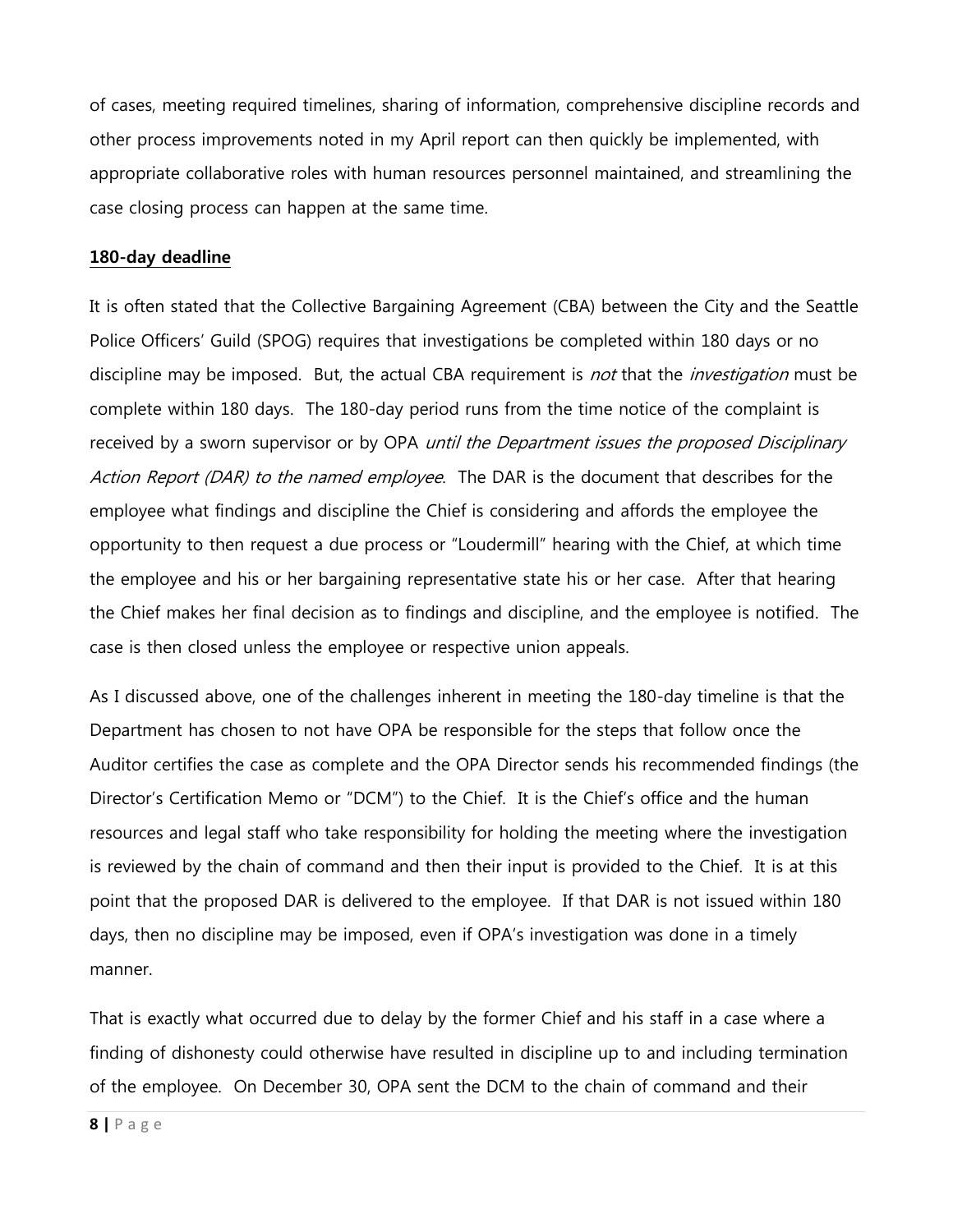review meeting was scheduled for January 16. The employee's bureau chief stated at the conclusion of the meeting that he intended to advise the Chief that he disagreed with the recommended Sustained finding. The Chief and his staff were reminded that the 180-day deadline was January 21. Nonetheless, no DAR was issued by that date and the Chief held onto the case until April, all the while not providing the employee with the required DAR. It was not until May that the Chief's office issued the DAR, advising the employee that the Chief intended to sustain the allegation, and to impose a 30-day suspension. The Loudermill hearing was held and the employee received a final DAR with the Sustained finding and what was at this point only a theoretical 30-day suspension because the 180-day deadline had long since passed.

It should be noted as well that during the OPA investigation, the named employee was to be interviewed in late September; OPA was notified one day before his scheduled interview that he would be unavailable. He did not make himself available for his interview until October 31. Then, based on his responses, additional investigative work was required, thus pushing OPA's completion of the case much closer to the 180-day deadline, a period which also included the holidays. In my view, the OPA Captain or Lieutenant should have requested an extension of the 180 days due to the employee's unavailability, as is permitted by the SPOG contract, so as not to create the need for a rush review by the chain of command or the Chief. Obviously, given the several months delay by the Chief's office, that would not have cured the missed deadline, but OPA also has a responsibility to manage case timelines as effectively as possible.

During this reporting period, OPA missed the 180-day deadline in one other case, but in that case the finding was Lawful & Proper, so there would not have been any discipline imposed and thus there was no impact. OPA also forwarded several cases for discipline too close to the 180-day deadline, resulting in unnecessary compression of the time allowed for the discipline meeting and Chief's initial consideration. These delays were for the most part due to the failure of OPA command staff to take responsibility for monitoring timeliness in case flow and to the continued practice that only the OPA Captain prepares and distributes the Director's Certification Memo (DCM). For many cases during this reporting period, there was a gap of a month or more from the time I certified a case as complete to OPA's issuance of the DCM to the chain of command.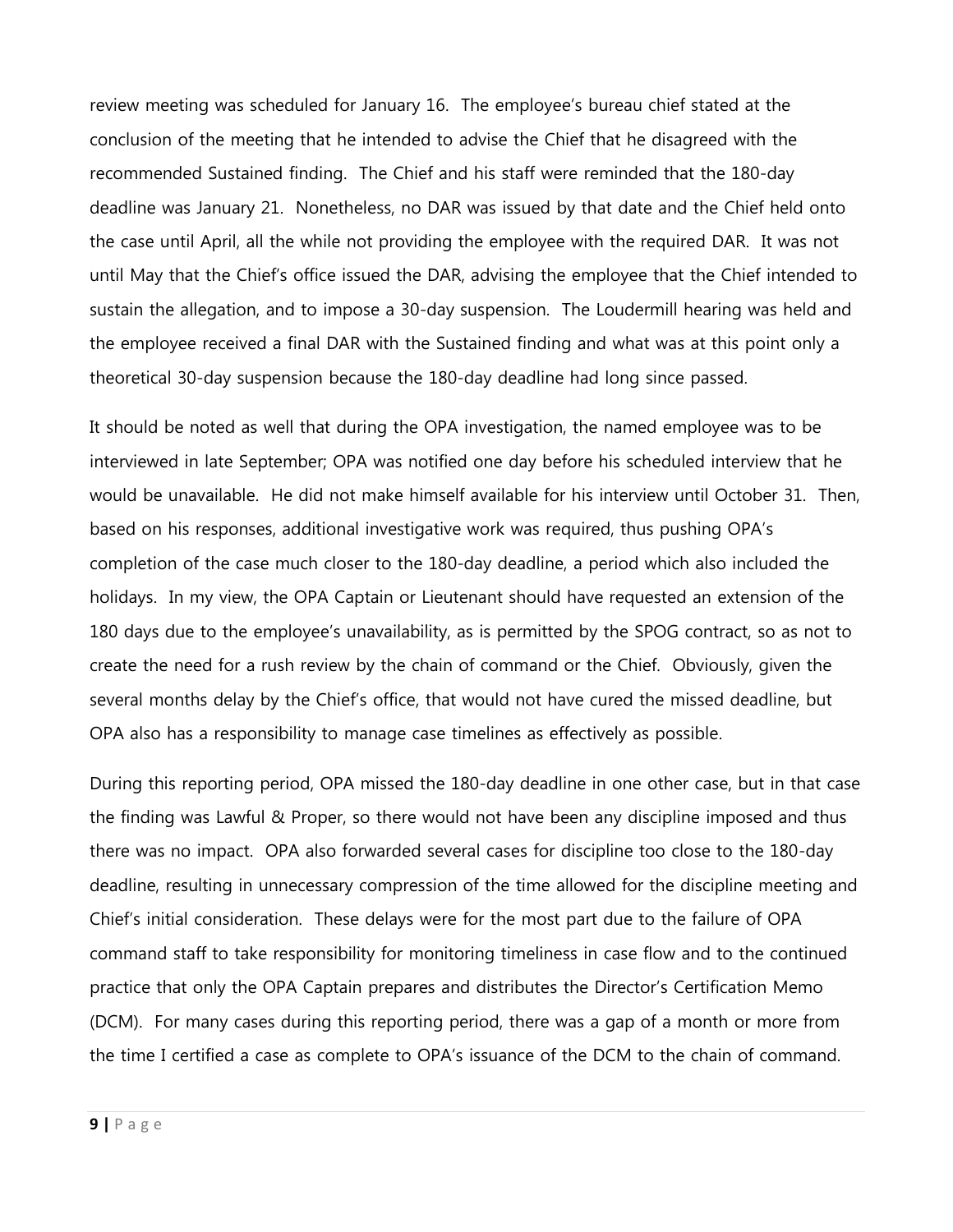#### **Policy, management and contractual issues**

Several policy, contractual or management issues arose from investigations completed during this reporting period. For example, an investigation into the actions of a recently hired officer still on probationary status highlighted the importance of the Department taking appropriate action when significant performance issues are identified for a new officer before that officer's probationary status ends, as well as the need for the Department to then review the hiring process to ascertain how a candidate made it through the screening process with what appeared to be readily discernable ethical deficiencies. In the case in point that was referred to OPA (and should instead have been handled directly by SPD human resources given the probationary status of the employee), concerns were raised regarding the named employee's honesty when he was confronted regarding work-related performance problems. While still at the Academy, his instructors noted that he had made a number of inconsistent statements regarding a mock scene search. His field-training officers then noted that his statements in response to questions regarding his on-duty accidents also raised honesty concerns. He made additional false statements about reporting damage to his precinct locker in order to avoid getting into trouble, as well as other remarks made to those supervisors which gave them cause for concern regarding his trustworthiness. Finally, his taking another officer's food without consent, preparing to leave his shift before his scheduled end time, and his possible mishandling of an arrestee's property were also problematic.

Because he was not terminated, but instead a complaint was made to OPA, the student officer continued to be deployed. He was dispatched to investigate a hit & run accident involving a parked vehicle. A review of the Police Traffic Collision Report narrative written by him listed several inaccurate statements. The inaccuracies were that the incident was recorded on In-Car Video (ICV) when it was not, that another officer also responded to the call when he did not, and that photos showing damage to the victim vehicle were taken and uploaded into SPD's photo retention system (DEMS) when they were not. This then resulted in another referral to OPA. OPA completed both investigations and the probationary employee was ultimately terminated just prior to the conclusion of his probationary status.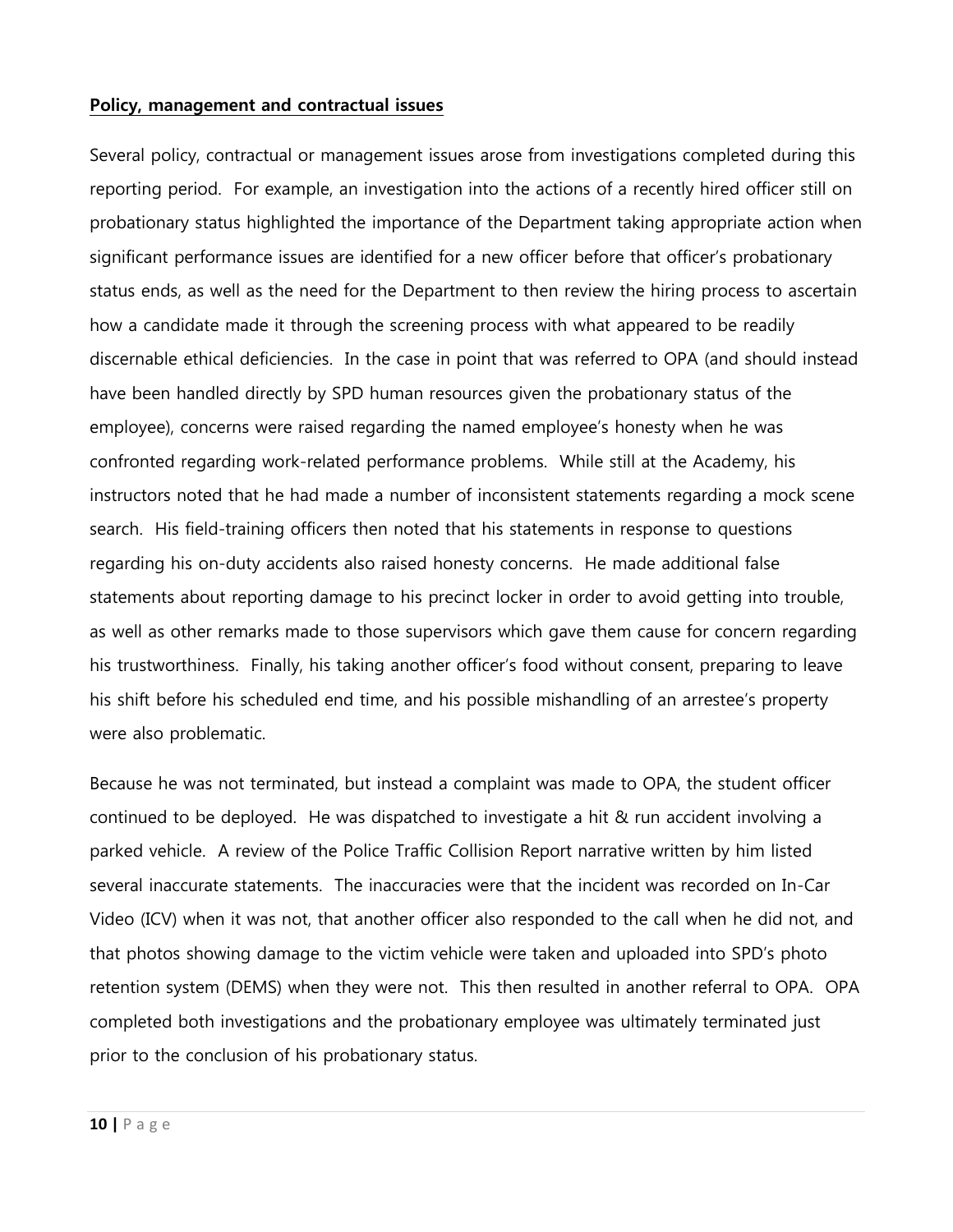Another OPA case once again resulted in no accountability for unprofessional conduct because the Department has not implemented a recommendation I made in the past to revise the policy manual so that there is over-arching language making expectations clear, instead of needing specific sections that address every possible type of misconduct that might arise.<sup>5</sup> In this case, the allegation was that an officer was involved in a relationship with someone he met while on duty working an emphasis patrol at a club (thus establishing the nexus for this investigation), borrowed money from her, and did not pay her back in the amount she felt she was owed.

She learned the officer was married (there was some dispute as to when she learned this), ended the relationship, and filed an OPA complaint alleging the named employee should have paid her interest on the loan to cover her early withdrawal penalty. While the facts bore out that the employee did pay her back, during her interview she also stated that she lives within his assigned precinct and that on several occasions he went to her house during breaks in his shift and they had sex. While it might appear obvious that having sexual relations during working hours should be prohibited, and it is clearly inconsistent with public expectations, there is not an express prohibition in policy, so OPA did not add an allegation to address this aspect of the employee's behavior.

In my view, if employees do not want hundreds of pages of policies by which they must abide, the manual should clearly articulate the Department's overall values and expectations, explain that not every possible action is expressly delineated, and make crystal clear that any behavior that is inconsistent with those values and standards will not be tolerated.

Another behavior which would appear neither to have any justification nor to comport with public expectations yet seems to be expressly *permitted* by Departmental policy arose in a case where members of the Vice Unit were seen consuming alcohol at a tavern on several occasions while on duty. The Sergeant and the Detectives - all of the named employees - confirmed that they did

 $\ddot{\phantom{a}}$ 

<sup>&</sup>lt;sup>5</sup> My specific recommendation was this language: "A police officer's ability to perform his or her duties is dependent upon the respect and confidence communities have for the officer, other officers and the Department in general. Whether or not delineated in a specific sub-section below, officers must conduct themselves in a manner consistent with the professionalism, fairness, integrity and trustworthiness expected of them by the public. Officers shall not, whether on or off duty, exhibit any conduct which discredits themselves or their Department or otherwise impairs their ability or that of other officers or the Department to provide effective law enforcement services to the community."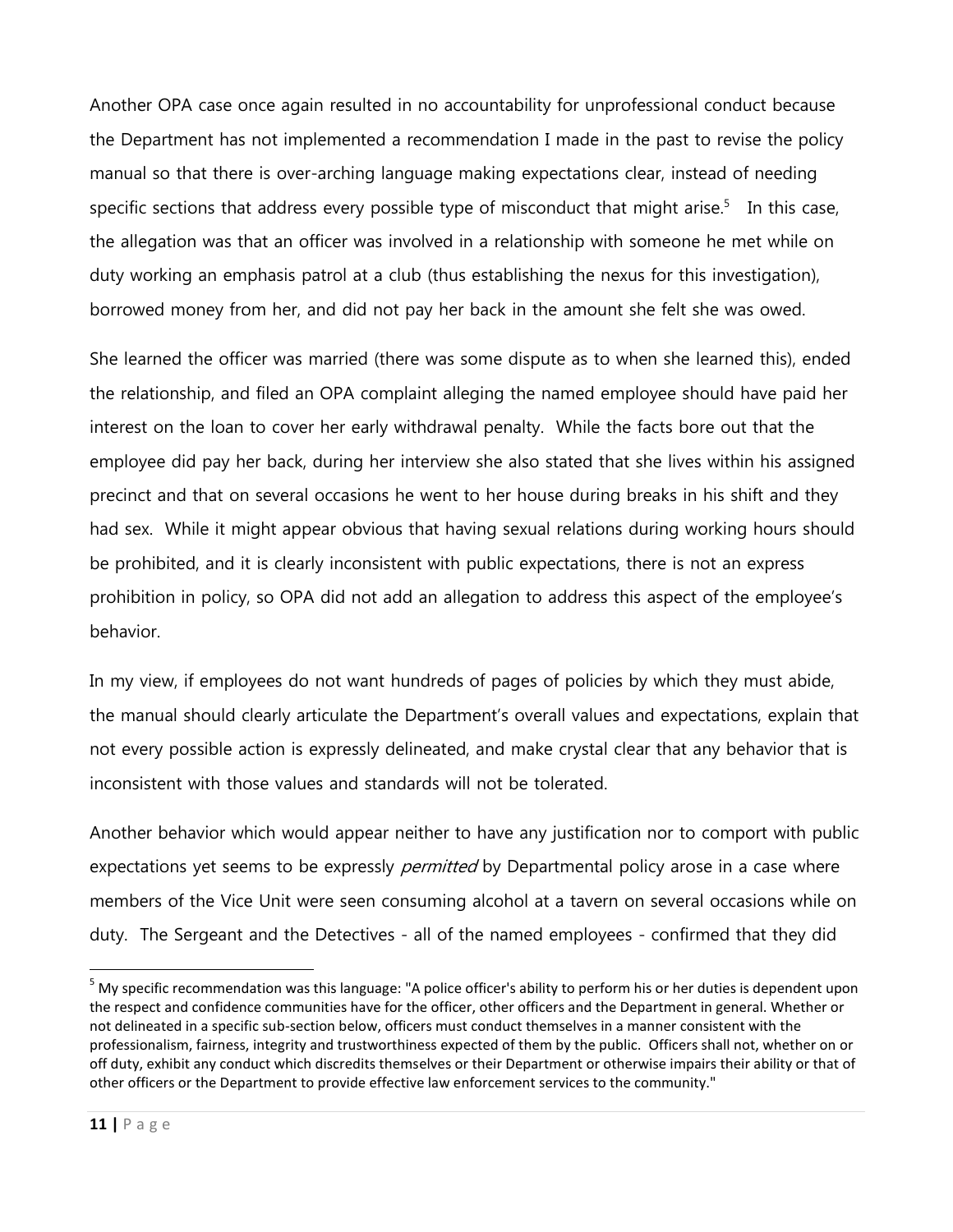consume alcohol at the tavern "so that they would have the smell of alcohol on their breath when they went to contact prostitutes or high risk juveniles". The relevant Captain and Lieutenant were asked in written questions whether this was appropriate and within policy. Both stated it was an accepted and appropriate practice, and done pursuant to policy.

Indeed, SPD's policy manual states that consumption of alcohol to maintain undercover status, as long it is approved and monitored by a supervisor is permissible. If impaired, employees may not then drive or take official action, but other than that, how much they drink and for what purpose, is controlled only by Vice Unit protocols, which, based on the OPA interviews, are neither complete nor well understood by those working in Vice.

It is hard to find any legitimate justification for this policy and practice or for the lack of clear protocols by those assigned to this Unit. Surely officers could use other means to have alcohol on their breath where doing so is actually warranted, without the need to consume it. And certainly gathering at a pub to drink as preparation for interacting with "prostitutes and high risk juveniles" would not qualify as a best practice.

A case involving domestic violence (DV) stalking, identity theft, perjury, honesty and other allegations highlighted the lack of public accountability in the limitation on the Chief under the CBA allowing her to put an employee on leave without pay prior to the completion of the administrative investigation only if the employee has been charged with a felony, but not if charged with a misdemeanor, regardless of the nature of the offense. Despite the egregious nature of the employee's behavior in this case, the crimes charged by the prosecutor were only misdemeanors. Thus the public continued to pay the named employee's salary from the moment the allegations were first raised in July of 2013 until the conclusion of the criminal process. The Department, in my view, also has the clear authority to terminate an employee once he or she is incarcerated, because the employee cannot then report to work as required under the contract. In this case the former chief elected not to do that, but the Department maintains and should use its authority in this way whenever appropriate. SPD and OPA did an excellent job with their investigations of this case, and there is no question that the employee's behavior did not meet public expectations. In an action that further disrespects the public, the employee and SPOG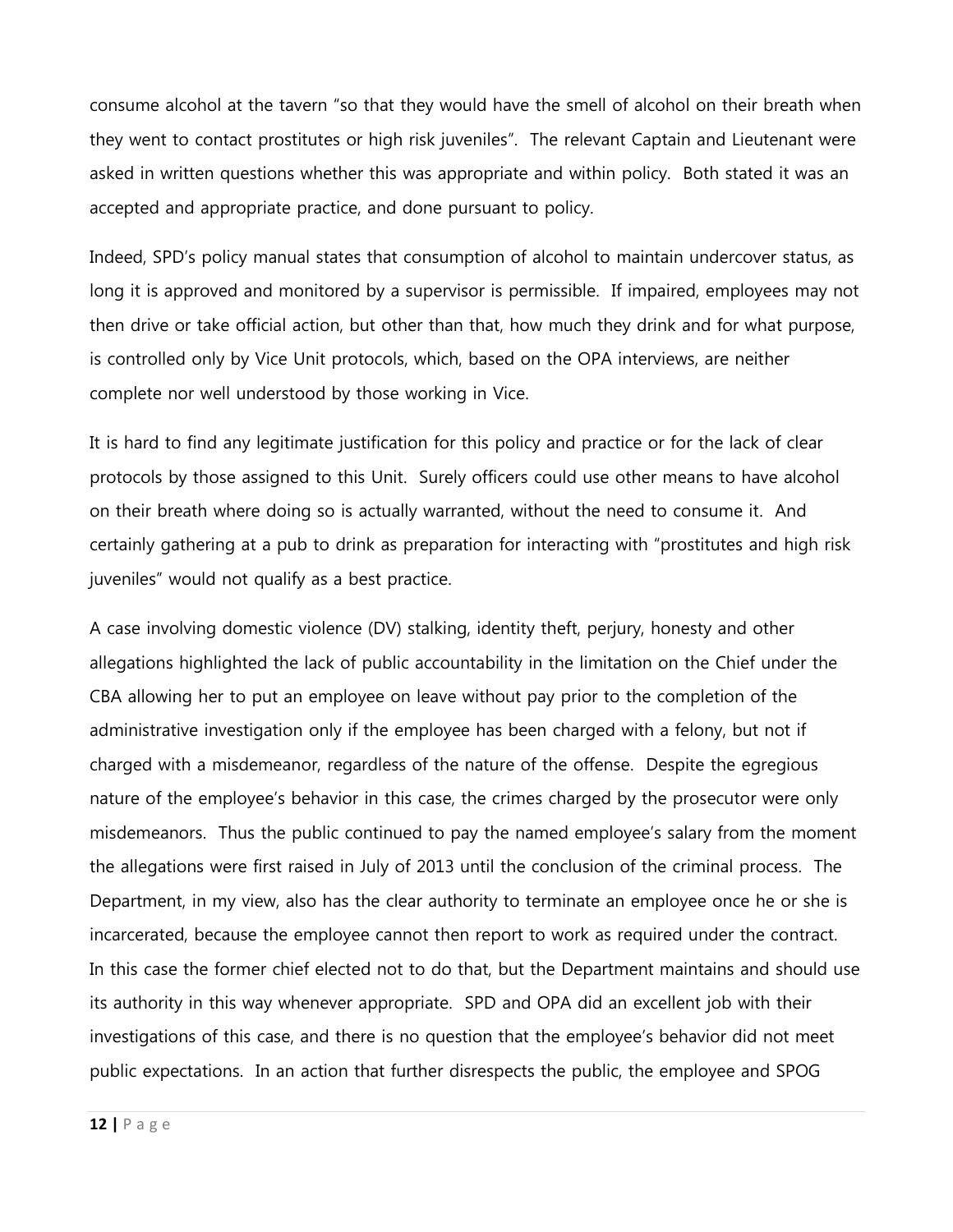have appealed his termination, asserting that the 180-day deadline used was not consistent with the contract.

#### **Investigations with further action requested**

There were several cases during this reporting period that appeared to be a reflection of the particularly toxic atmosphere in the Department in the first half of 2014, where employees used the OPA process to address workplace issues that would have been better addressed by leadership setting a tone that reflected a healthy and professional organizational culture. Instead, fellow employees filed OPA complaints that used time and money that could have been better spent, not to mention the fact that once an investigation was concluded, the underlying dysfunction remained unaddressed. (To be clear, these are different sorts of complaints than those complaints employees and supervisors should and do make when there is the possibility of real misconduct having occurred.)

Regardless of the genesis of any complaint or its underlying merit, OPA must still ensure each investigation is thorough and objective. In one such case that stemmed from an EEO investigation, I felt the Lieutenant and investigating Sergeant had not established a clear investigative plan. The interview questions were often not relevant to the specific allegations at issue, some questions were leading or conclusory, and the case summary was not objective. Further, I felt that the Assistant Chief, who allegedly approved of the actions at issue, should have been interviewed. Additionally, other issues were raised during the witness interviews with regard to possible downloading of In-Car Video (ICV) onto a personal computer and irregularities in the process used by the Department for hiring contractors. These latter issues provide yet another example of the need for OPA and the Department to implement a recommendation I have made in the past that there should be a clear process by which the public can be assured that larger management, policy, or systemic issues which come to light as a result of an OPA complaint are addressed. An accountability process that only focuses on the named employee does not serve the public well when there are other concerns that also warrant attention.

Hospital employees felt an officer was intimidating and unprofessional to them in another OPA case. The officer had a warrant for a blood draw and was concerned about how long it was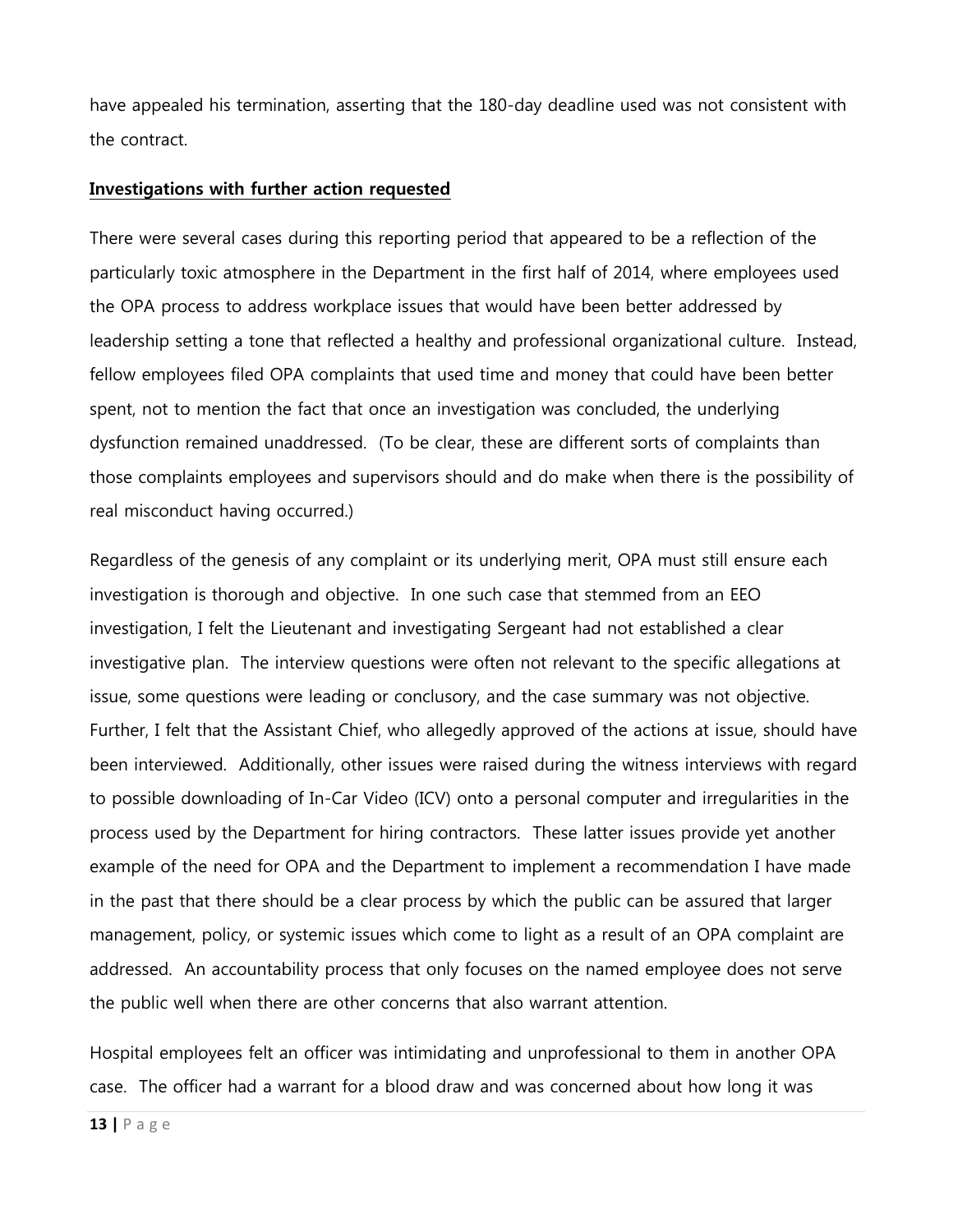taking hospital staff to take the draw. A nursing supervisor was listed in the case file as a witness, but she had not been interviewed. I asked that she be interviewed if she had witnessed the interaction, or, if not, that the summary be clarified to explain she had not. Additionally, there had not been follow up on the issue of whether the named employee announced that the complainant was being recorded, as is required. Because this was not the central issue and too much time had passed by the time the case was submitted for review, I did not require follow up on that aspect of the case but instead asked that the Lieutenant review it with the investigator.

I had several concerns about the quality of the interviews, the summary, and timeliness of an investigation involving an allegation of improper disposal of a small amount of narcotics. Because that case is still delayed as of the writing of this report, I will not go into specifics at this point. There were similar issues in another case involving the same investigator, but because the allegation was clearly unfounded, I did not require additional work but instead asked that additional training and coaching be provided.

I requested OPA obtain additional evidentiary documentation from the Court or City Attorney's Office (CAO) in an investigation that arose from an allegation that the named employee, who was on his way to work, should not have conducted a traffic stop and issued a citation to the complainant taxi driver for a red light violation and prohibited turns. The OPA investigator had done a thorough job in interviewing the complainant, employee and witness, had obtained maps of the area including the notice of infraction, satellite photos, screen shots of a video showing GPS tracking and private video. But the complainant had asserted that the prosecutor had watched the video and, based on that, decided to dismiss the ticket. If that were in fact true, that would be material. If, however, the ticket had been dismissed for reasons unrelated to the complainant's driving, it would not provide any additional weight to the complainant's allegation. The investigator followed up on my request and learned from the CAO that the traffic infraction had been dismissed due to a technical error.

Charges of reckless driving and malicious mischief had originally been filed in a case referred to OPA by another jurisdiction. On a summer evening, the named employee had allegedly driven his car, accelerating and spinning his tires, over his neighbor's lawn while yelling at his neighbor. The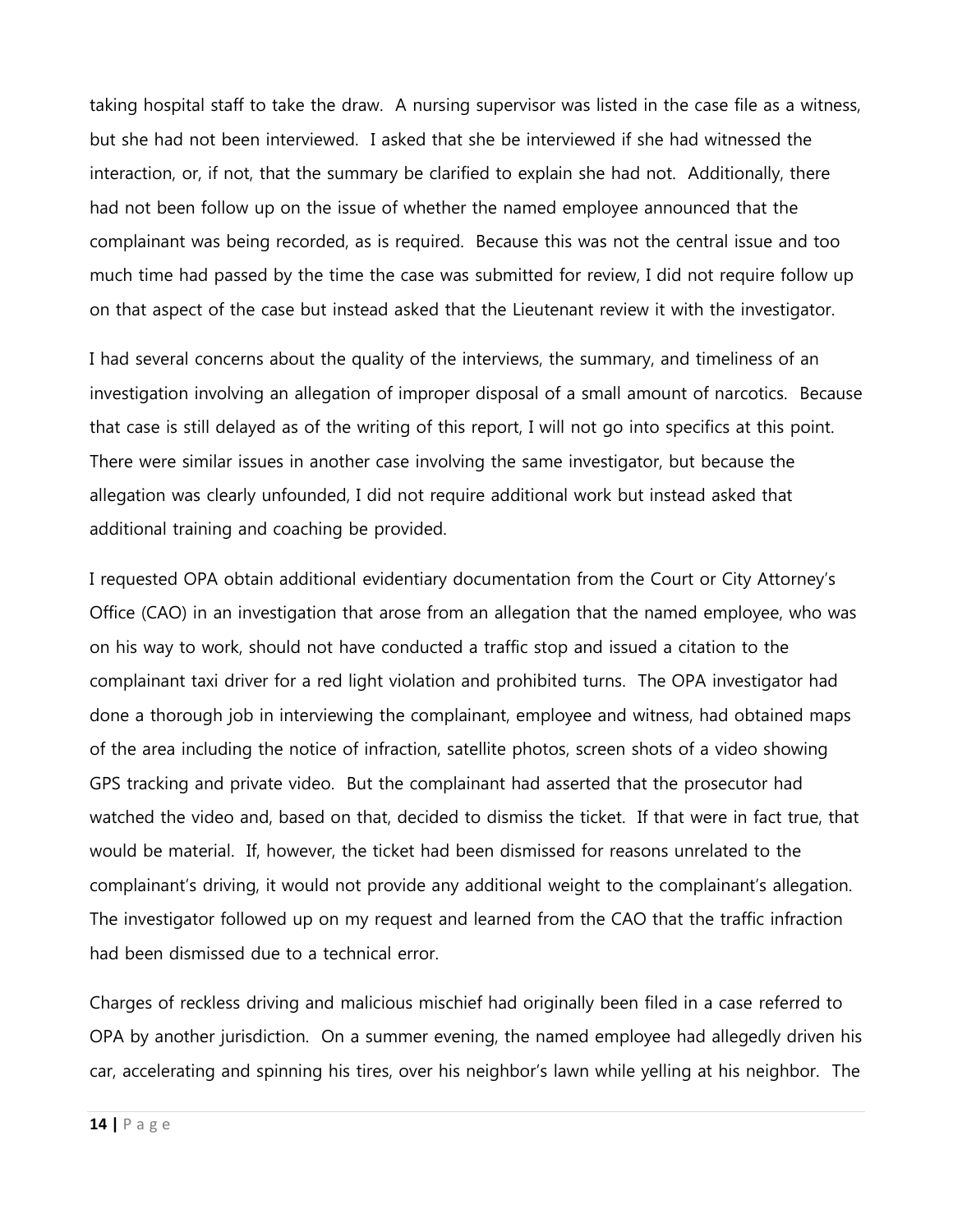named employee had done this based on his belief that his neighbor did something that warranted this response. Another neighbor heard the commotion and called 911. Upon completion of the criminal case, OPA conducted an administrative investigation. The investigator obtained the incident report, citations, court transcript, 911 call, photos and case disposition, and conducted an interview of the employee. Although the responding officers had interviewed the homeowner whose lawn had been damaged by the incident at issue, I requested that OPA also interview him to ask some additional questions.

Additional follow-up was needed in a case where a supervisor had alleged an employee had violated policy by the way in which he handled a 911 call with an individual for whom English is not his primary language. The named employee had raised some issues suggesting the policy violation was due to problems with the system SPD uses for this purpose. I requested that OPA either interview or submit written questions to the relevant Captain to get additional information on that point. OPA did obtain that information in writing, but took an additional seven weeks to do so, and then another week for OPA to issue the Director's Certification Memo, thereby leaving only a week in the 180-day timeline for the chain of command to review the case, hold the discipline meeting, and notify the employee of the Chief's proposed findings.

Allegations of unnecessary force, discourtesy, and exercise of discretion were at issue in a traffic stop conducted by a Sergeant who was off-duty and driving home with his fiancé. The named employee was driving behind the complainant, who was driving a pick-up truck that crossed over a double-yellow line into the oncoming traffic lane (although there was no oncoming traffic at the time), and then crossed back over to cut in front of the Sergeant's car. The named employee called 911 to request uniformed officers stop the complainant, whom the employee had by that point observed driving recklessly, speeding, making frequent lane changes, and nearly hitting a pedestrian. When the complainant pulled into a retail store parking lot, the named employee ran after him and instructed him to wait, ultimately directing the complainant to put his hands on a wall and then the employee placed his hands on the complainant's back. There was no available video from the store of the interaction. The investigator did thorough interviews of the complainant, the named employee and the officers who responded, but did not interview the named employee's passenger/fiancé. Although she would not be an independent witness, given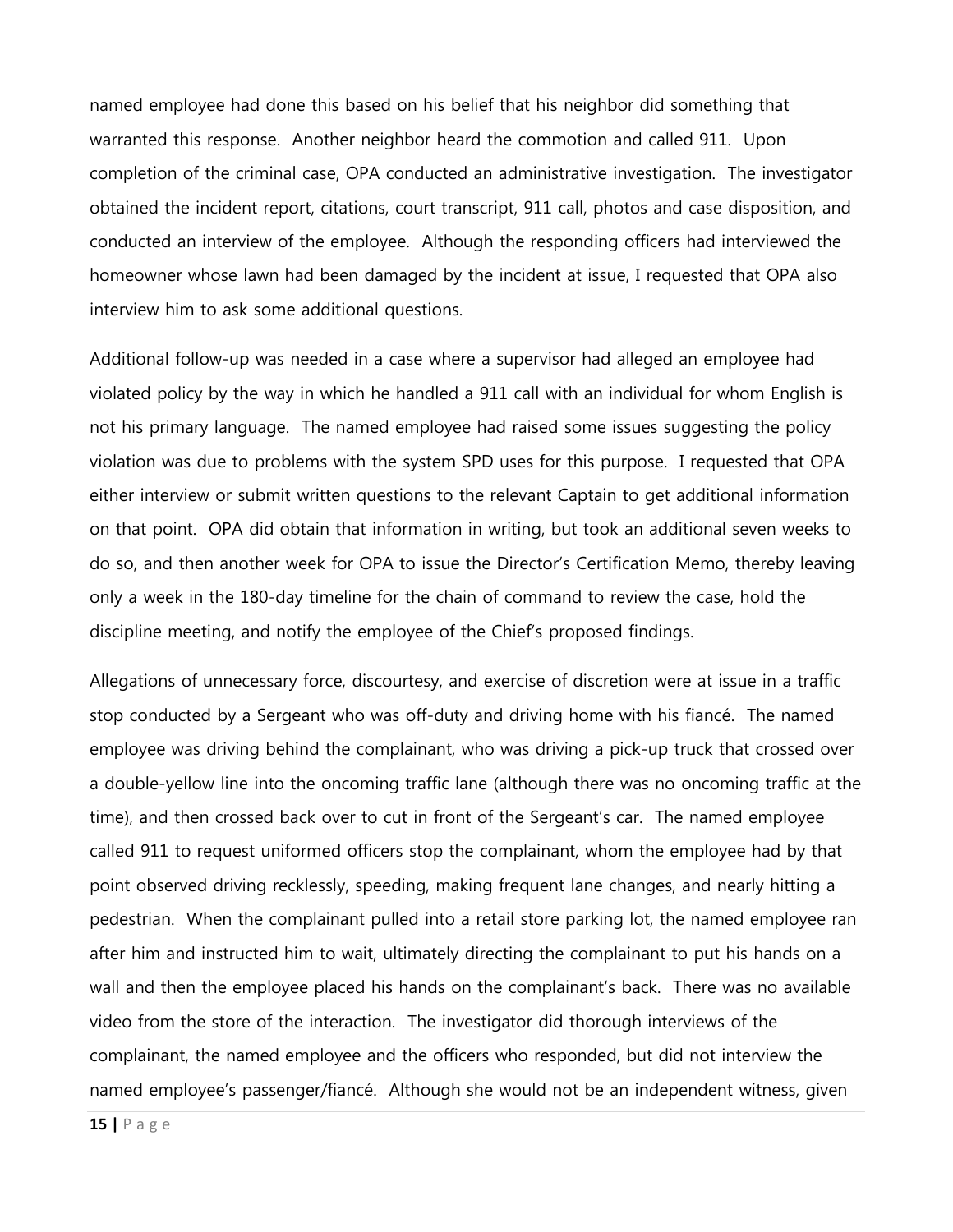her relationship with the employee, she was nonetheless a witness both to the complainant's driving and to the interaction. I requested that the investigator interview her, and she corroborated the information provided by the named employee and witness officers.

The complainant in another OPA case had been arrested in Courthouse Park on two warrants. The named employee then transported her to the King County Jail; a distance of about three blocks. The transportation was captured on ICV and there was no indication the recording was stopped or interrupted. The subject could be seen yelling and kicking during the transportation and was clearly alone in the rear prisoner compartment of the vehicle. At the booking desk, the subject alleged to the booking officers that the named employee raped her en route to booking. The subject stated that the rape lasted for 2-3 minutes and that the named employee stopped his ICV before the alleged assault and started it back up after the alleged assault. The subject stated the named employee told her not to tell anyone what had happened.

The King County Jail declined the subject and she was taken to Harborview Medical Center for a rape examination. SPD's sexual assault unit investigated and found the subject not to be credible. (Once in custody, the subject had also stated multiple times that she did not want to go to jail and that she lied about her name and had no warrants.) The named employee had used his ICV system continuously during the transportation of the subject and there was no indication that the transportation stopped or was interrupted.

When the Director and I first reviewed the intake for this case, we noted a concern that the named employee also transported the complainant to Harborview Medical Center from the jail after she articulated her complaint of sexual assault to jail booking personnel. Although the employee's ICV was on, an additional officer followed behind in his vehicle, and HMC is only a few minutes from the jail, we asked the OPA Captain to make sure that the West Precinct Captain had noted this and to counsel employees that an employee accused of misconduct should never then continue to transport the subject.

With regard to the ICV evidence, the fact that the ICV was never paused or stopped could have been buttressed by the investigator requesting written documentation from information technology staff explaining that one of the features of the COBAN system (the ICV system) used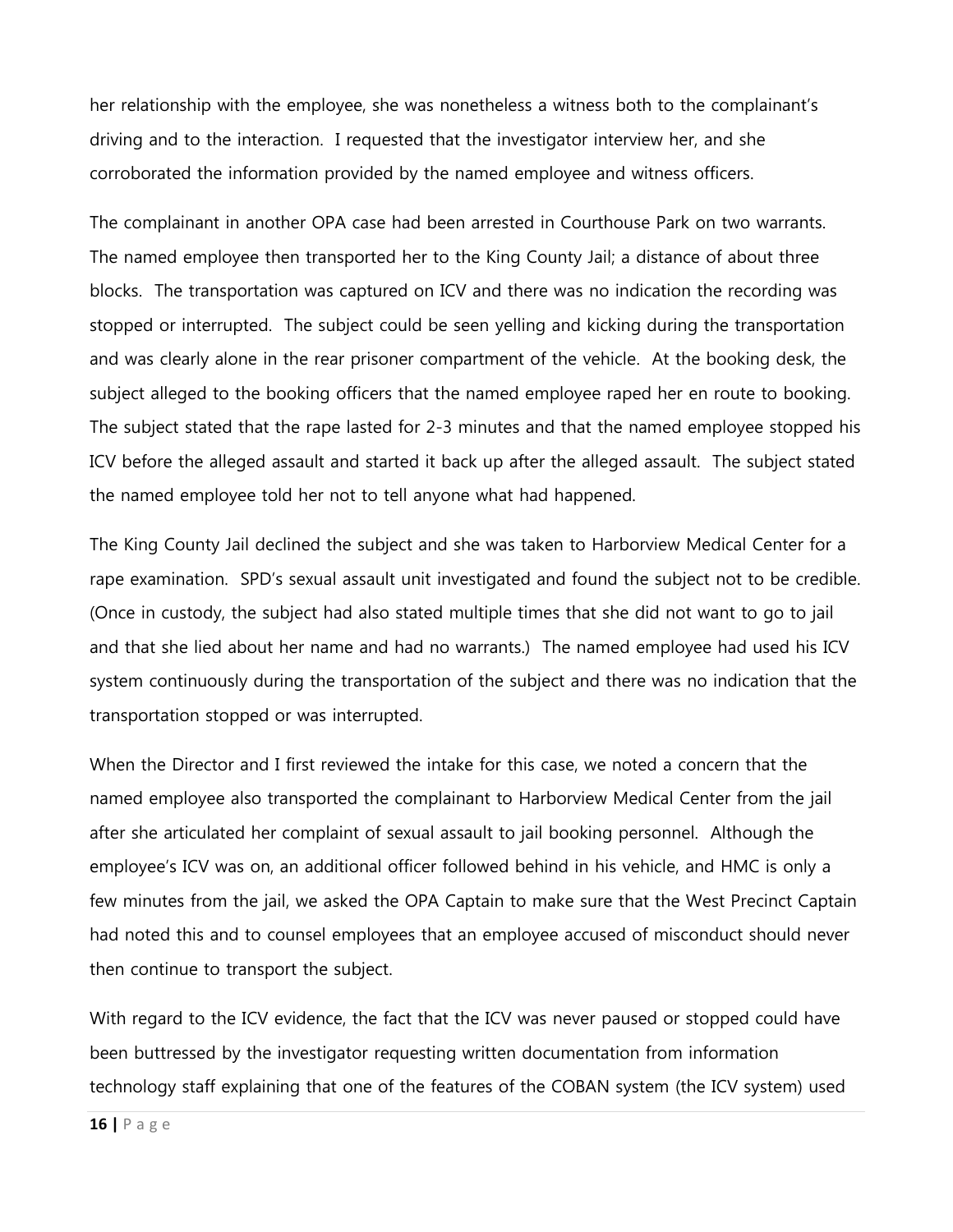by SPD is that once a video has started, it cannot be stopped or paused without the system indicating that has occurred. Because this allegation was so clearly unfounded, I did not require this additional follow-up but simply asked that the Lieutenant note it for future cases.

In a case where the named employee had been alleged to have used a Department-owned "light bar" in his personal vehicle, the named employee made an assertion at the end of his interview that other employees also used "light bars" in their personal vehicles. I asked that the Lieutenant note for the investigator the importance of following up on this kind of assertion, as this is often the sort of defense that is later raised by an employee should an allegation be sustained. In this case, there was insufficient evidence to make a determination one way or the other, so the finding on this allegation was inconclusive. The employee was found to have violated the secondary employment policy.

A supervisor alleged the named employee was insubordinate, by abandoning his post, logging off duty before being relieved of duty, and ignoring his (the complainant's) order to get back in his patrol car and return to his patrol duties during the Seahawks celebration activities. The complainant further alleged the named employee then lied to a Sergeant about being relieved of duty by the complainant. Other allegations were that the employee added his name to the Event Summary without supervisor approval after the supervisor signed off (approved) the timesheet and was inaccurate with the time he listed as his end time worked for the event. During his OPA interview, the employee told the investigator he should interview some other officers who would back up his version of events and should look at their timesheets as well to see if they also reported their time the way he did. Because it appeared to me that there was much more than a preponderance of evidence already established to sustain the allegations and his actions should stand on their own merit, regardless of the actions of his co-workers, I did not require OPA follow-up on the named employee's assertions. I should have, particularly because there was an allegation of dishonesty, which by the terms of the Collective Bargaining Agreement carries with it a presumption of termination along with a concomitant standard of proof of clear and convincing evidence rather than the usual preponderance standard.